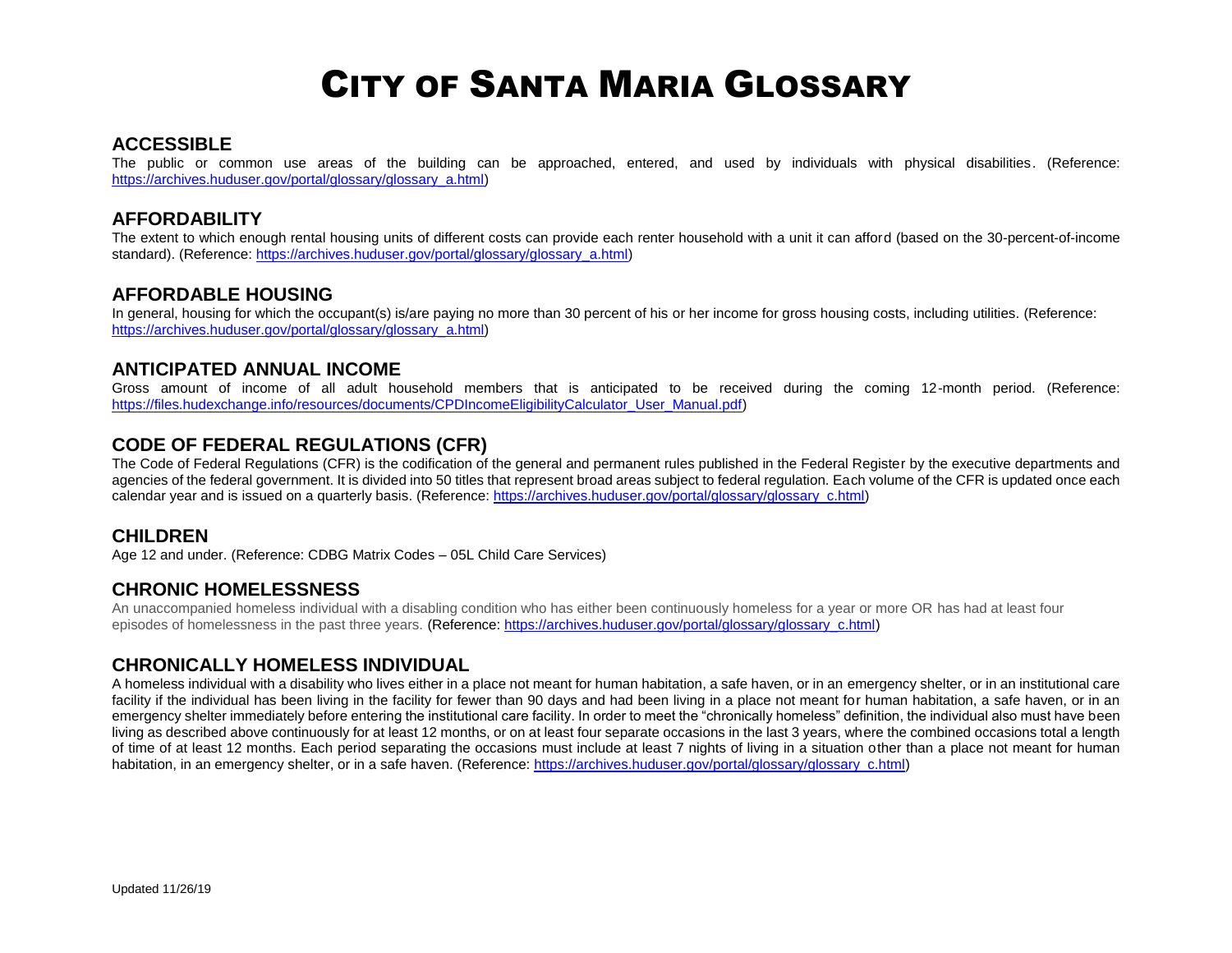### **DISABILITY**

A physical or mental impairment that substantially limits one or more of the major life activities of such for an individual. (Reference: [https://archives.huduser.gov/portal/glossary/glossary\\_d.html\)](https://archives.huduser.gov/portal/glossary/glossary_d.html)

## **ELDERLY PERSON**

Any person married or single, 62 years of age or more. (Reference: [https://www.hud.gov/sites/documents/40101C1HSGH.PDF\)](https://www.hud.gov/sites/documents/40101C1HSGH.PDF) "Qualifying resident" or "senior citizen" means a person 62 years of age or older, or 55 years of age or older in a senior citizen housing development. (Reference: [https://leginfo.legislature.ca.gov/faces/codes\\_displaySection.xhtml?lawCode=CIV&sectionNum=51.3\)](https://leginfo.legislature.ca.gov/faces/codes_displaySection.xhtml?lawCode=CIV§ionNum=51.3)

## **ELDERLY PERSON HOUSEHOLD**

A household composed of one or more persons at least one of whom is 62 years of age or more at the time of initial occupancy. (Reference: [https://archives.huduser.gov/portal/glossary/glossary\\_e.html\)](https://archives.huduser.gov/portal/glossary/glossary_e.html)

#### **EXTREMELY LOW-INCOME HOUSEHOLDS**

Those with incomes below 30 percent of area median income. Department of Housing and Urban Development (HUD) programs use "area median incomes" calculated on the basis of local family incomes, with adjustments for household size. (Reference[: https://archives.huduser.gov/portal/glossary/glossary\\_e.html\)](https://archives.huduser.gov/portal/glossary/glossary_e.html)

## **FOSTER CHILDREN**

Children that are in the legal guardianship or custody of a State, county, or private adoption or foster care agency, yet are cared for by foster parents in their own homes, under some kind of short-term or long-term foster care arrangement with the custodial agency. These children will generally remain in foster care until they are reunited with their parents, or until their parents voluntarily consent to their adoption by another family, or until the court involuntarily terminates or severs the parental right of their biological parents, so that they can become available to be adopted by another family. Therefore, the parental rights of the parents of these children may or may not have been terminated or severed, and the children may or may not be legally available for adoption. (Reference: [https://archives.huduser.gov/portal/glossary/glossary\\_f.html\)](https://archives.huduser.gov/portal/glossary/glossary_f.html)

## **FRAIL ELDERLY**

An elderly person who is unable to perform at least three "activities of daily living" comprising of eating, bathing, grooming, dressing, or home management activities. (Reference[: https://archives.huduser.gov/portal/glossary/glossary\\_f.html\)](https://archives.huduser.gov/portal/glossary/glossary_f.html)

#### **GROSS ANNUAL INCOME**

Total income, before taxes and other deductions, received by all members of the tenant's household. There shall be included in this total income all wages, social security payments, retirement benefits, military and veteran's disability payments, unemployment benefits, welfare benefits, interest and dividend payments and such other income items as the Secretary considers appropriate. (Reference[: https://archives.huduser.gov/portal/glossary/glossary\\_g.html\)](https://archives.huduser.gov/portal/glossary/glossary_g.html)

#### **HOMELESS**

An individual who lacks a fixed, regular, and adequate nighttime residence; as well an individual who has a primary nighttime residence that is a supervised publicly or privately operated shelter designed to provide temporary living accommodations, an institution that provides a temporary residence for individuals intended to be institutionalized; or a public or private place not designed for, or ordinarily used as, a regular sleeping accommodation for human beings. (Reference: [https://archives.huduser.gov/portal/glossary/glossary\\_h.html\)](https://archives.huduser.gov/portal/glossary/glossary_h.html)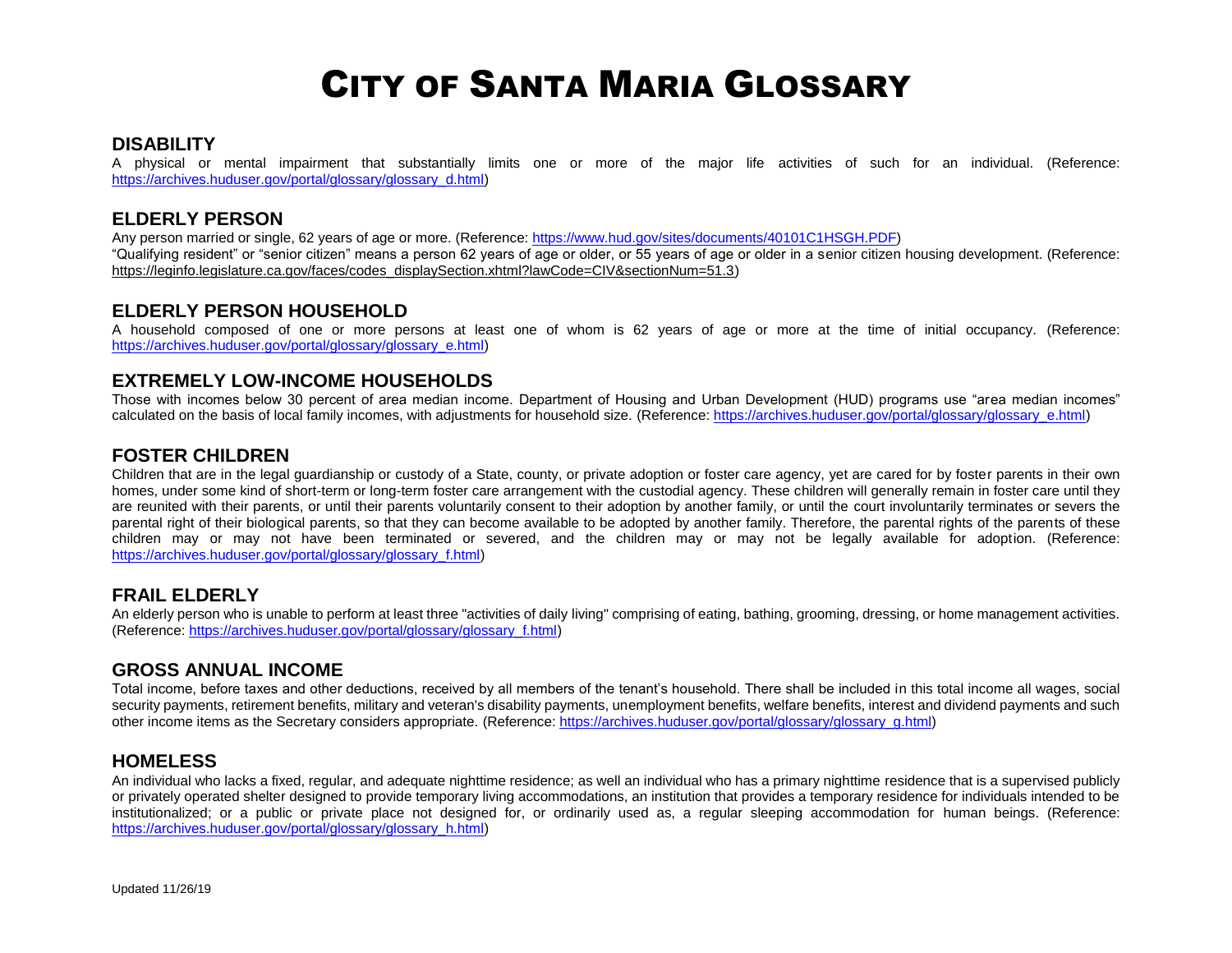#### **HOMELESS VETERAN**

A person who once served in the military forces and does not have a permanent residence or is in immediate danger of losing his or her home. (Reference[: https://www.hud.gov/program\\_offices/comm\\_planning/library/glossary/h\)](https://www.hud.gov/program_offices/comm_planning/library/glossary/h)

## **IMMINENT RISK OF HOMELESSNESS**

Individuals or families who will lose their primary nighttime residence within 14 days and has no other resources or support networks to obtain other permanent housing. (Reference: [https://files.hudexchange.info/resources/documents/HUDs-Homeless-Definition-as-it-Relates-to-Children-and-Youth.pdf\)](https://files.hudexchange.info/resources/documents/HUDs-Homeless-Definition-as-it-Relates-to-Children-and-Youth.pdf)

## **LITERALLY HOMELESS**

Individuals and families who live in a place not meant for human habitation (including the streets or in their car), emergency shelter, transitional housing, and hotels paid for by a government or charitable organization. (Reference: [https://files.hudexchange.info/resources/documents/HUDs-Homeless-Definition-as-it-Relates-to-](https://files.hudexchange.info/resources/documents/HUDs-Homeless-Definition-as-it-Relates-to-Children-and-Youth.pdf)[Children-and-Youth.pdf\)](https://files.hudexchange.info/resources/documents/HUDs-Homeless-Definition-as-it-Relates-to-Children-and-Youth.pdf)

# **LOW-INCOME HOUSING TAX CREDIT (LIHTC)**

A tax incentive intended to increase the availability of low-income housing. The program provides an income tax credit to owners of newly constructed or substantially rehabilitated low-income rental housing projects. (Reference[: https://archives.huduser.gov/portal/glossary/glossary\\_l.html\)](https://archives.huduser.gov/portal/glossary/glossary_l.html)

#### **MICROENTERPRISE**

A commercial enterprise that has five or fewer employees, one or more of who owns the enterprise. (Reference: [https://archives.huduser.gov/portal/glossary/glossary\\_m.html\)](https://archives.huduser.gov/portal/glossary/glossary_m.html)

#### **MINORITY-OWNED BUSINESS**

A business in which more than 50 percent of the ownership or control is held by one or more minority individuals; and more than 50 percent of the net profit or loss of which accrues to one or more minority individuals. (Reference: [https://archives.huduser.gov/portal/glossary/glossary\\_m.html\)](https://archives.huduser.gov/portal/glossary/glossary_m.html)

## **MODERATE INCOME**

Households whose incomes are between 81 percent and 95 percent of the median income for the area, as determined by HUD, with adjustments for smaller or larger families. HUD may establish income ceilings higher or lower than 95 percent of the median for the area on the basis of HUD's findings that such variations are necessary because of prevailing levels of construction costs, fair market rents, or unusually high or low family incomes. (Reference: [https://archives.huduser.gov/portal/glossary/glossary\\_m.html\)](https://archives.huduser.gov/portal/glossary/glossary_m.html)

## **MULTIFAMILY HOUSING**

A building with more than four residential rental units. (Reference[: https://archives.huduser.gov/portal/glossary/glossary\\_m.html\)](https://archives.huduser.gov/portal/glossary/glossary_m.html)

#### **NEW CONSTRUCTION**

The creation of new dwelling units. Any project that includes the creation of additional dwelling units outside the existing walls of a structure is also considered new construction. (Reference: [https://www.hud.gov/program\\_offices/comm\\_planning/library/glossary/n\)](https://www.hud.gov/program_offices/comm_planning/library/glossary/n)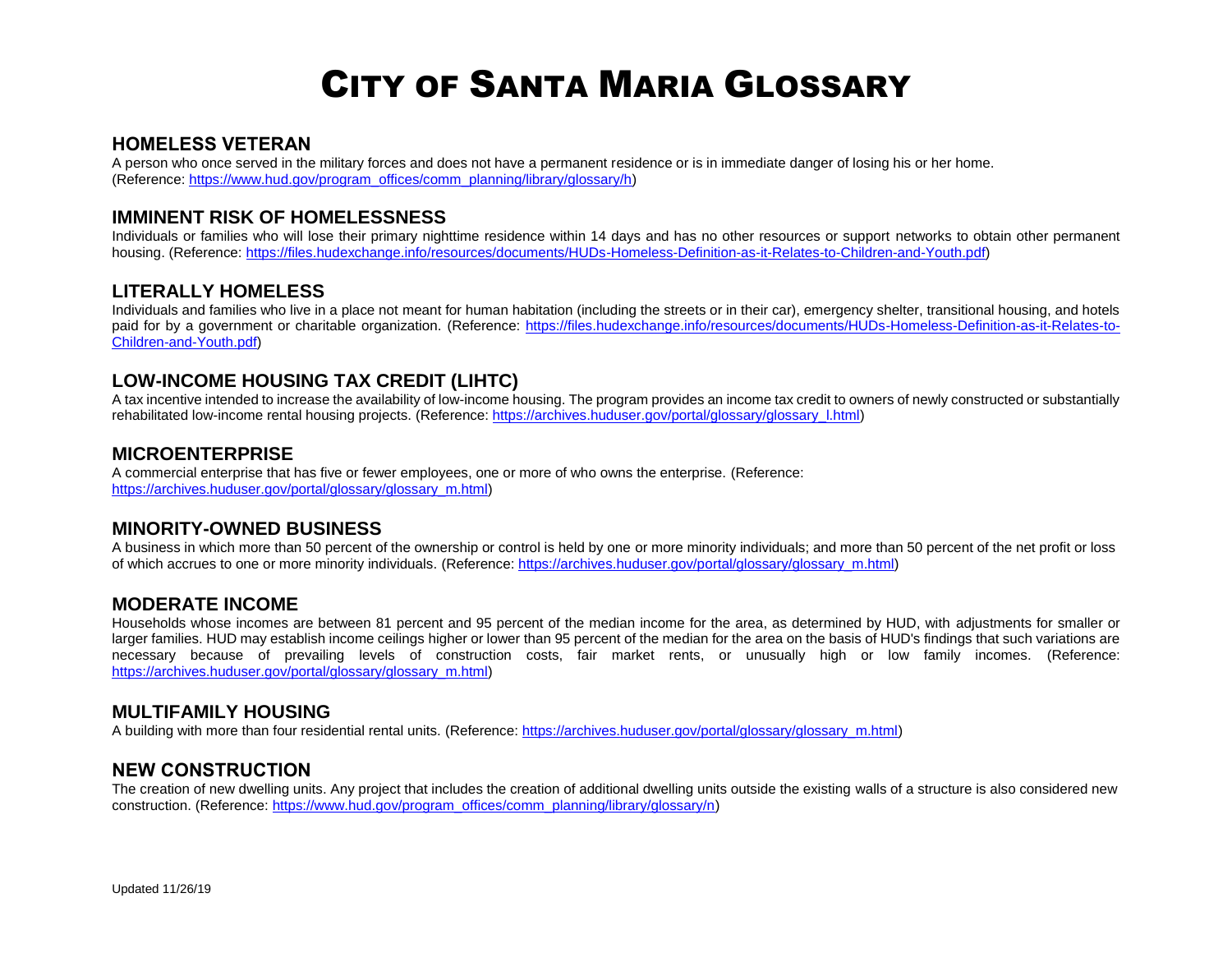# **PERSON WITH DISABILITIES**

means a household composed of one or more persons, at least one of whom is an adult, who has a disability. (Reference: [https://www.hud.gov/program\\_offices/comm\\_planning/library/glossary/\)](https://www.hud.gov/program_offices/comm_planning/library/glossary/p)

# **POINT-IN-TIME (PIT) COUNTS**

Unduplicated 1-night estimates of both sheltered and unsheltered homeless populations. The 1-night counts are conducted by Continuums of Care nationwide and occur during the last week in January of each year. (Reference: [https://archives.huduser.gov/portal/glossary/glossary\\_p.html\)](https://archives.huduser.gov/portal/glossary/glossary_p.html)

# **REVOLVING FUND**

Separate fund (with a set of accounts that are independent of other program accounts) established for the purpose of carrying out specific activities which, in turn, generate payments to the fund for use in carrying out the same activities. (Reference: [https://www.hud.gov/program\\_offices/comm\\_planning/library/glossary/r\)](https://www.hud.gov/program_offices/comm_planning/library/glossary/r)

# **SECURITY DEPOSIT**

A payment required by an owner to be held during the term of the lease (or the time period the tenant occupies the unit) to offset damages incurred due to the actions of the tenant. Such damages may include physical damage to the property, theft of property, and failure to pay back rent. Forfeiture of the deposit does not absolve the tenant of further financial liability. (Reference: [https://archives.huduser.gov/portal/glossary/glossary\\_s.html\)](https://archives.huduser.gov/portal/glossary/glossary_s.html)

## **SPECIAL NEEDS GROUPS**

Those segments of the population which have a more difficult time finding decent affordable housing/services due to special circumstances. Under California Housing Element statutes, these special needs groups consist of the elderly, people with disabilities (physically, emotionally, and/or developmentally), large families with five or more members, single-parent families with children, farm workers and the homeless. (Reference: [https://www.rcgov.org/index.php?option=com\\_docman&view=download&alias=2959-cdbg-glossary-of-terms&category\\_slug=community](https://www.rcgov.org/index.php?option=com_docman&view=download&alias=2959-cdbg-glossary-of-terms&category_slug=community-development&Itemid=149)[development&Itemid=149\)](https://www.rcgov.org/index.php?option=com_docman&view=download&alias=2959-cdbg-glossary-of-terms&category_slug=community-development&Itemid=149)

# **TENANT-BASED RENTAL ASSISTANCE (TBRA)**

HUD assists low- and very low-income families in obtaining decent, safe, and sanitary housing in private accommodations by making up the difference between what they can afford and the approved rent/deposit for an adequate housing unit. (Reference: [https://archives.huduser.gov/portal/glossary/glossary\\_t.html\)](https://archives.huduser.gov/portal/glossary/glossary_t.html)

## **TRANSITIONAL HOUSING**

A project that has as its purpose facilitating the movement of homeless individuals and families to permanent housing within a reasonable amount of time (usually 24 months). Transitional housing includes housing primarily designed to serve deinstitutionalized homeless individuals and other homeless individuals with mental or physical disabilities and homeless families with children. (Reference[: https://archives.huduser.gov/portal/glossary/glossary\\_t.html\)](https://archives.huduser.gov/portal/glossary/glossary_t.html)

# **VERY LOW-INCOME**

Households whose incomes do not exceed 50 percent of the median area income for the area, as determined by HUD, with adjustments for smaller and larger families and for areas with unusually high or low incomes or where needed because of facility, college, or other training facility; prevailing levels of construction costs; or fair market rents. (Reference: [https://archives.huduser.gov/portal/glossary/glossary\\_v.html\)](https://archives.huduser.gov/portal/glossary/glossary_v.html)

## **VETERAN**

Anyone who served or is currently serving in the military forces. (Reference: [https://www.hud.gov/program\\_offices/comm\\_planning/library/glossary/v\)](https://www.hud.gov/program_offices/comm_planning/library/glossary/v)